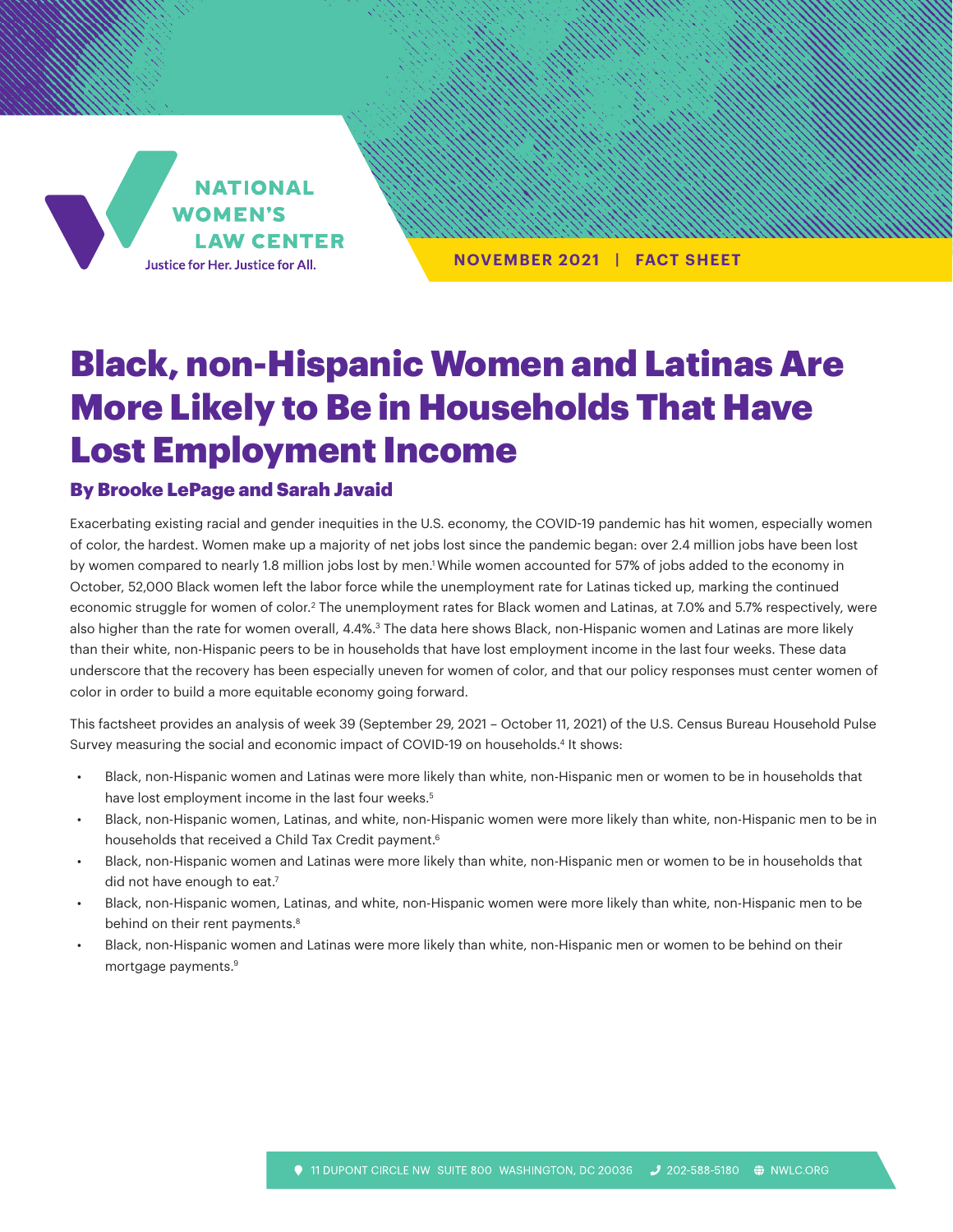### **Nearly one in four Black, non-Hispanic women and Latinas were in households that lost employment income in the last month.**

Nearly 19 million women (15.8% of women overall) reported that their household had lost employment income in the last four weeks. Nearly one in four Black, non-Hispanic women (23.3%) and Latinas (22.7%), and nearly one in seven Asian, non-Hispanic women (14.1%) reported lost household income in the past month. Black, non-Hispanic women and Latinas were nearly twice as likely as white, non-Hispanic men (12.2%) and women (12.3%) to report lost household income.



# Share Who Reported Loss of Employment Income in Last Four Weeks by Selected Demographics (September 29 - October 11)

Source: NWLC calculations based on U.S. Census Bureau, 2020-2021 Household Pulse Survey, using data from week 39 (September 29, 2021-October 11, 2021). *Survey respondents self-identified as male, female, transgender, or none and self-identified their race and whether they were of Hispanic, Latino, or Spanish origin.*

## **More than half of Black, non-Hispanic women and nearly half of Latinas used their advance Child Tax Credit payment to pay down debt.**

The advance Child Tax Credit payments enacted by the American Rescue Plan Act have been issued on a monthly basis, starting in July. Women (23.9%) were more likely than men (19.9%) to report being in households that received payments of the Child Tax Credit in the last four weeks. More than three in ten Black, non-Hispanic women (31.4%), nearly three in ten Latinas (29.6%), and nearly one in four Asian, non-Hispanic women (22.8%) reported that their household received an advance payment. Black, non-Hispanic women and Latinas were more likely than white, non-Hispanic men (18.3%) and women (20.9%) to receive an advance payment.

In 2019, almost 40 percent of households lacked enough cash to cover a \$400 emergency expense,<sup>10</sup> meaning that many families had little or no financial cushion when the pandemic hit. Of those who were in households that received payments, 33.4% spent most of the payment, 27.1% saved most of their payment, and 39.5% used the payment to mostly pay down debt. However, there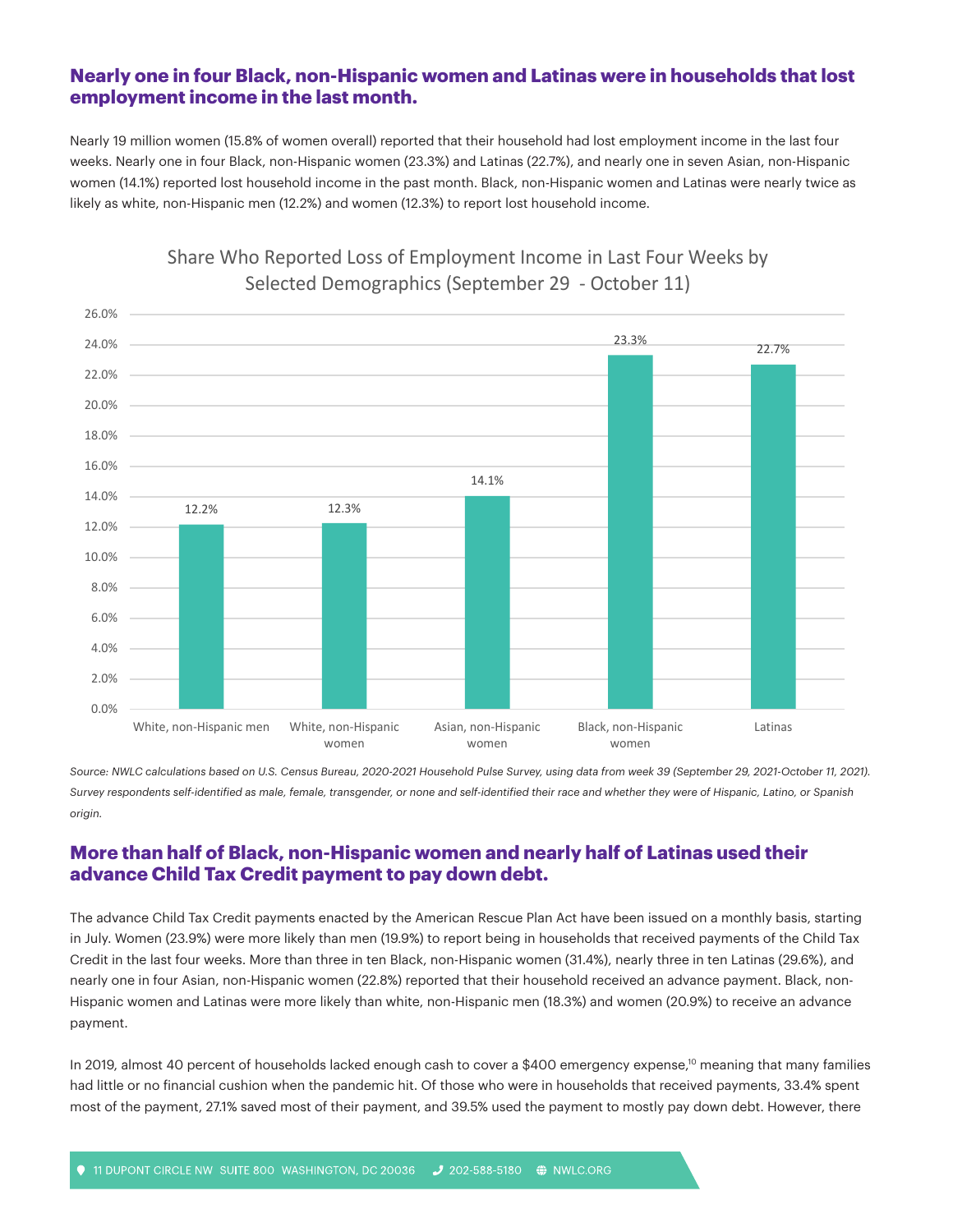are stark disparities in how groups by race and gender used their payments. Of those who received advance payments, more than half of Black, non-Hispanic women (51.3%) and nearly half of Latinas (48.9%) mostly used their payments to pay off debt. Meanwhile white, non-Hispanic men were split almost evenly in using their advance payments to pay off debt, spend it, or save it.



Share Who Mostly Spent, Saved, or Used on Debt Their Advance Child Tax Credit by Selected Demographics (September 29 - October 11)

Source: NWLC calculations based on U.S. Census Bureau, 2020-2021 Household Pulse Survey, using data from week 39 (September 29, 2021-October 11, 2021). *Survey respondents self-identified as male, female, transgender, or none and self-identified their race and whether they were of Hispanic, Latino, or Spanish origin.*

#### **More than six in ten Black, non-Hispanic women and Latinas, and nearly six in ten Asian, non-Hispanic women, used some of their Child Tax Credit to buy food.**

More than six in ten Black, non-Hispanic women (62.2%), nearly two in three Latinas (64.5%) and nearly six in ten Asian, non-Hispanic women (59.2%) used some of their Child Tax Credit payment to purchase food, compared to 50.1% of white, non-Hispanic men and 53.4% of white, non-Hispanic women. More than one in three Black, non-Hispanic women (36.7%) and nearly three in ten Latinas (28.3%) used their Child Tax Credit to pay rent, compared to white, non-Hispanic men (9.6%) or women (14.4%).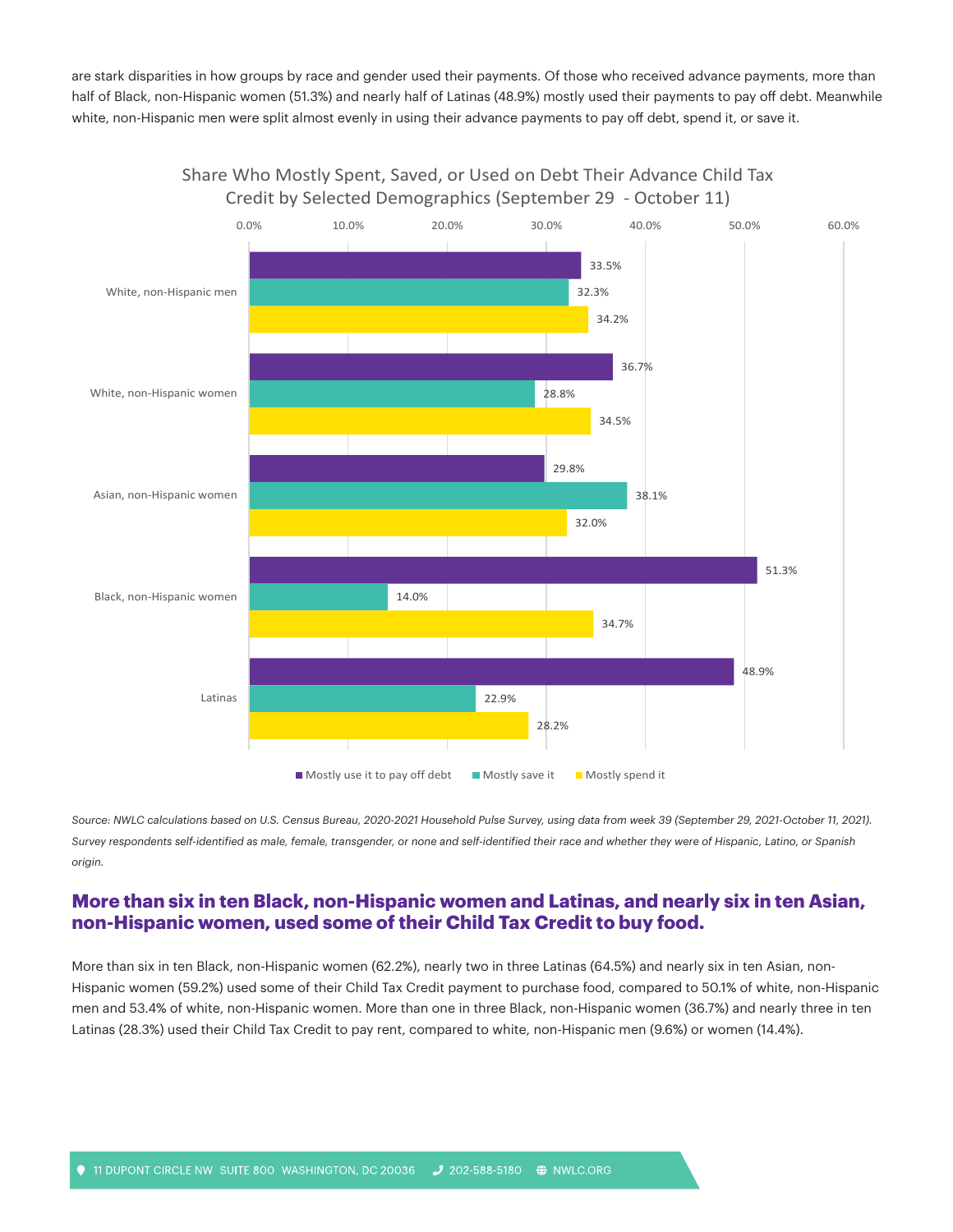## **How Those Who Received a Child Tax Credit Their Payment by Selected Demographics and Selected Options (September 29 - October 11)**

|                                  | <b>Foop</b> | <b>CHILD CARE</b> | <b>RENT</b> | <b>MORTGAGE</b> |
|----------------------------------|-------------|-------------------|-------------|-----------------|
| <b>White, non-Hispanic men</b>   | 50.1%       | 10.4%             | 9.6%        | 16.1%           |
| <b>White, non-Hispanic women</b> | 53.4%       | 11.2%             | 14.4%       | 12.0%           |
| <b>Asian, non-Hispanic women</b> | 59.2%       | 12.1%             | 9.7%        | 9.4%            |
| <b>Black, non-Hispanic women</b> | 62.2%       | 16.3%             | 36.7%       | 8.8%            |
| <b>Latinas</b>                   | 64.5%       | 9.6%              | 28.3%       | 11.9%           |

Source: NWLC calculations based on U.S. Census Bureau, 2020-2021 Household Pulse Survey, using data from week 39 (September 29, 2021-October 11, 2021). *Survey respondents self-identified as male, female, transgender, or none and self-identified their race and whether they were of Hispanic, Latino, or Spanish origin*

## **More than one in six Black, non-Hispanic women and one in eight Latinas did not have enough to eat.**

At the end of September and beginning of October 2021, nearly 10.2 million women (9.5% of women overall) reported sometimes or often not having enough food to eat in the prior seven days. More than one in six Black, non-Hispanic women (18.7%) and nearly one in seven Latinas (13.7%) reported not having enough food in the past week. Black, non-Hispanic women were more than three times as likely as white, non-Hispanic men (5.3%) and more than twice as likely as white, non-Hispanic women (6.9%) to not have enough to eat. Latinas were more than twice as likely as white, non-Hispanic men and nearly twice as likely as white, non-Hispanic women to not have enough to eat.





Source: NWLC calculations based on U.S. Census Bureau, 2020-2021 Household Pulse Survey, using data from week 39 (September 29, 2021-October 11, 2021). *Survey respondents self-identified as male, female, transgender, or none and self-identified their race and whether they were of Hispanic, Latino, or Spanish origin.*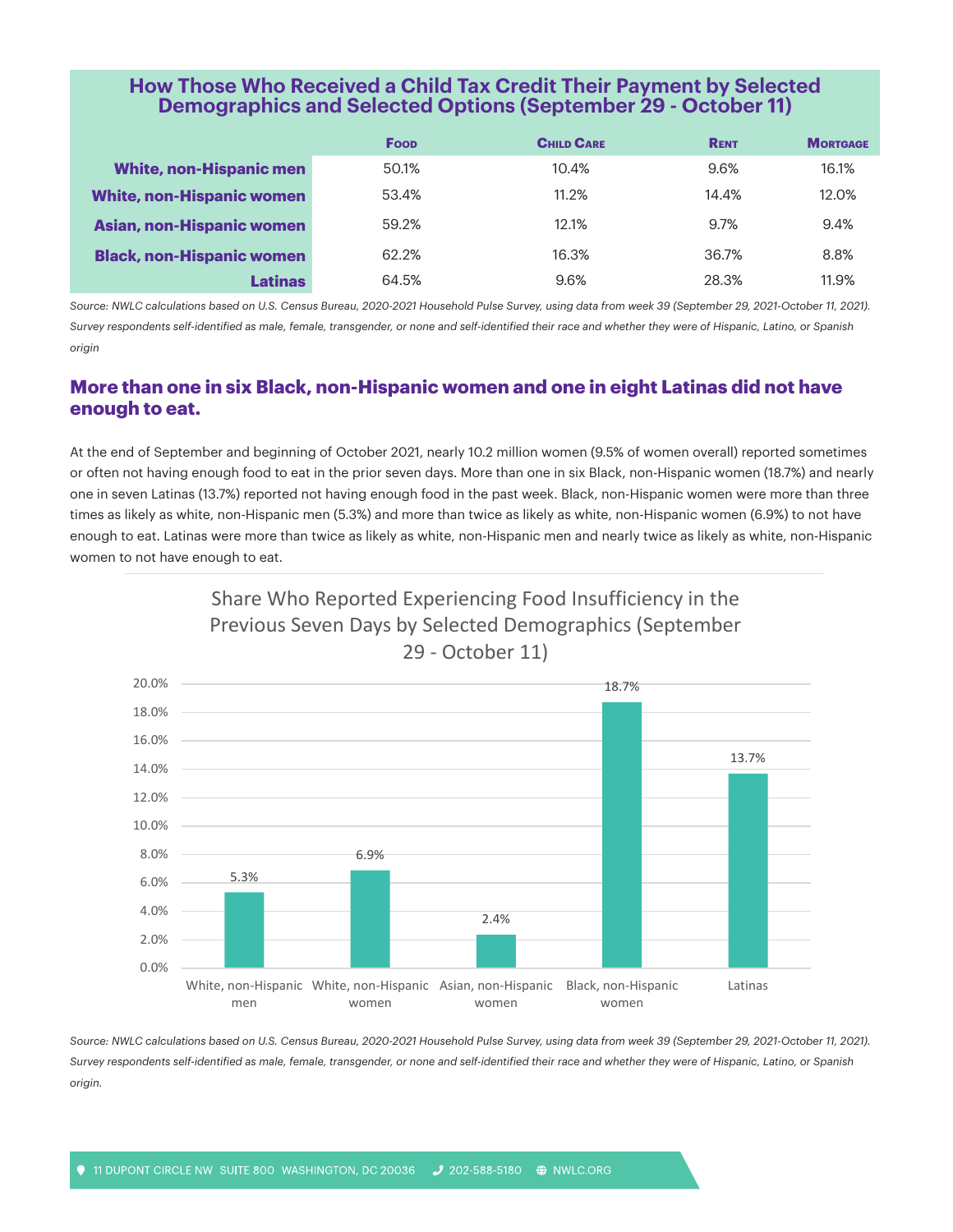### **More than one in four Black, non-Hispanic women and one in five Latinas were behind on rent.**

More than 4.8 million women (17.7% of women who rent) reported being behind on their rent payments. Among those women, 2.1 million reported being somewhat or very likely to face eviction within the next two months.11 Among renters, more than one in four Black, non-Hispanic women (27.1%), one in five Latinas (20.6%), and nearly one in twelve Asian, non-Hispanic women (8.2%), reported being behind on their rent. Black, non-Hispanic women were more than three times as likely as white, non-Hispanic men (8.6%) and nearly twice as likely as white, non-Hispanic women (14.0%) to report being behind on their rent. Latinas were more than twice as likely as white, non-Hispanic men to report being behind on their rent.

Among those who reported being behind on their rent, more than one in four Black, non-Hispanic women (25.4%) and nearly one in seven Latinas (16.1%) reported applying for emergency rental assistance. Black, non-Hispanic women were more than three times as likely as white, non-Hispanic men (6.8%) and more than two times as likely as white, non-Hispanic women (10.9%) to report applying for emergency rental assistance. Latinas were more than twice as likely as white, non-Hispanic men to report applying for emergency rental assistance.

More than 3.7 million women (8.5% of women with mortgages) reported being behind on their mortgage payments. Among homeowners with mortgages, one in five Black, non-Hispanic women (20.0%), more than one in seven Latinas (14.6%), and over one in twelve Asian, non-Hispanic women (8.7%) reported being behind on their mortgage payments. Black, non-Hispanic women were more than five times as likely as white, non-Hispanic men (3.9%) and more than three times as likely as white, non-Hispanic women (5.6%) to report being behind on their mortgage. Latinas were more than three times as likely as white, non-Hispanic men and more than twice as likely as white, non-Hispanic women to report being behind on their mortgage.



# Mortgage Payments by Selected Demographics (September 29 - October 11)

Share Who Reported Being Behind on Rent or

Source: NWLC calculations based on U.S. Census Bureau, 2020-2021 Household Pulse Survey, using data from week 39 (September 29, 2021-October 11, 2021). *Survey respondents self-identified as male, female, transgender, or none and self-identified their race and whether they were of Hispanic, Latino, or Spanish origin.*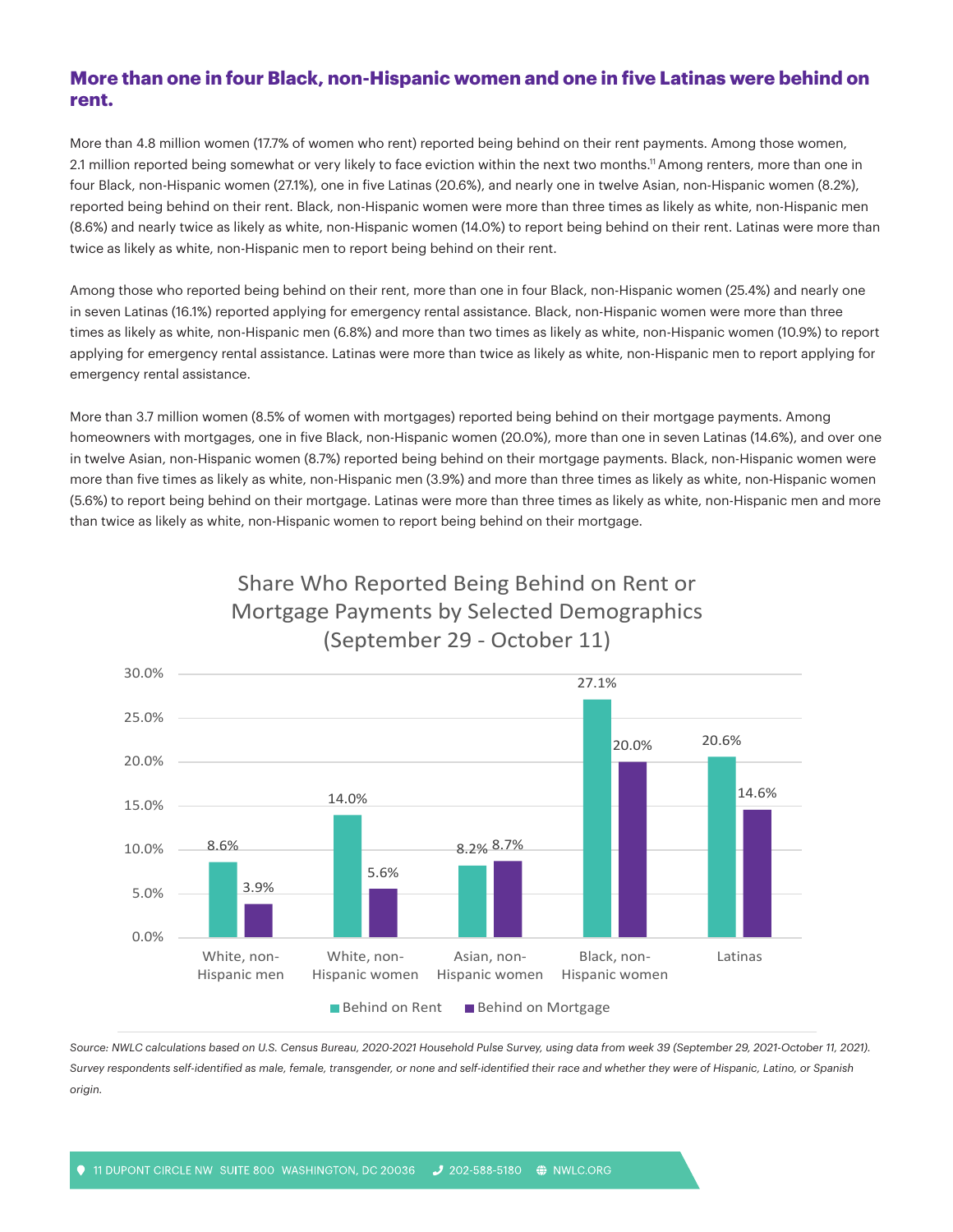#### **Nearly one in three Black, non-Hispanic women and one in four Latinas reported being in households that did not have child care for children under 12.**

One continuing challenge for parents of young children in the pandemic has been, and will likely continue to be, the lack of predictable child care—which makes it difficult for parents to work, look for work, or participate in education or training that would help them gain employment, so they can support themselves and their families. Nearly one in four (24.1%) women in households with children under 12 years old reported that, at some point in the last four weeks, children in their household were unable to attend child care because of the pandemic.12 Over one in four Black, non-Hispanic women (28.6%) and nearly one in four Latinas (22.7%) reported not having child care in the past month due to the pandemic, compared to 20.8% of white, non-Hispanic men, 23.6% of white, non-Hispanic women, and 20.1% of Asian, non-Hispanic women.

#### **Data shows the necessity of Build Back Better for women and their families.**

As the Build Back Better Act awaits a vote in Congress, this data shows women, and in particular Black, non-Hispanic women and Latinas, as well as their families, continue to not have enough to eat, remain behind on their rent and mortgage, and use their advance Child Tax Credit to cover essential purchases, such as food and rent. The Build Back Better Act is a once in a generation opportunity to invest in people and communities. Among other things, the bill would extend the Child Tax Credit improvements, could help make child care more affordable and accessible for families, and could further invest in affordable housing and rental assistance to help reduce housing insecurity. The data demonstrates how the Child Tax Credit continues to support economic relief for women and their families, helping them put food on their tables, pay off debts, and remain in their homes. As millions of women face economic insecurity, food scarcity, or housing instability, enacting the policies in the Build Back Better Act and beyond would provide critical support to them and their families.